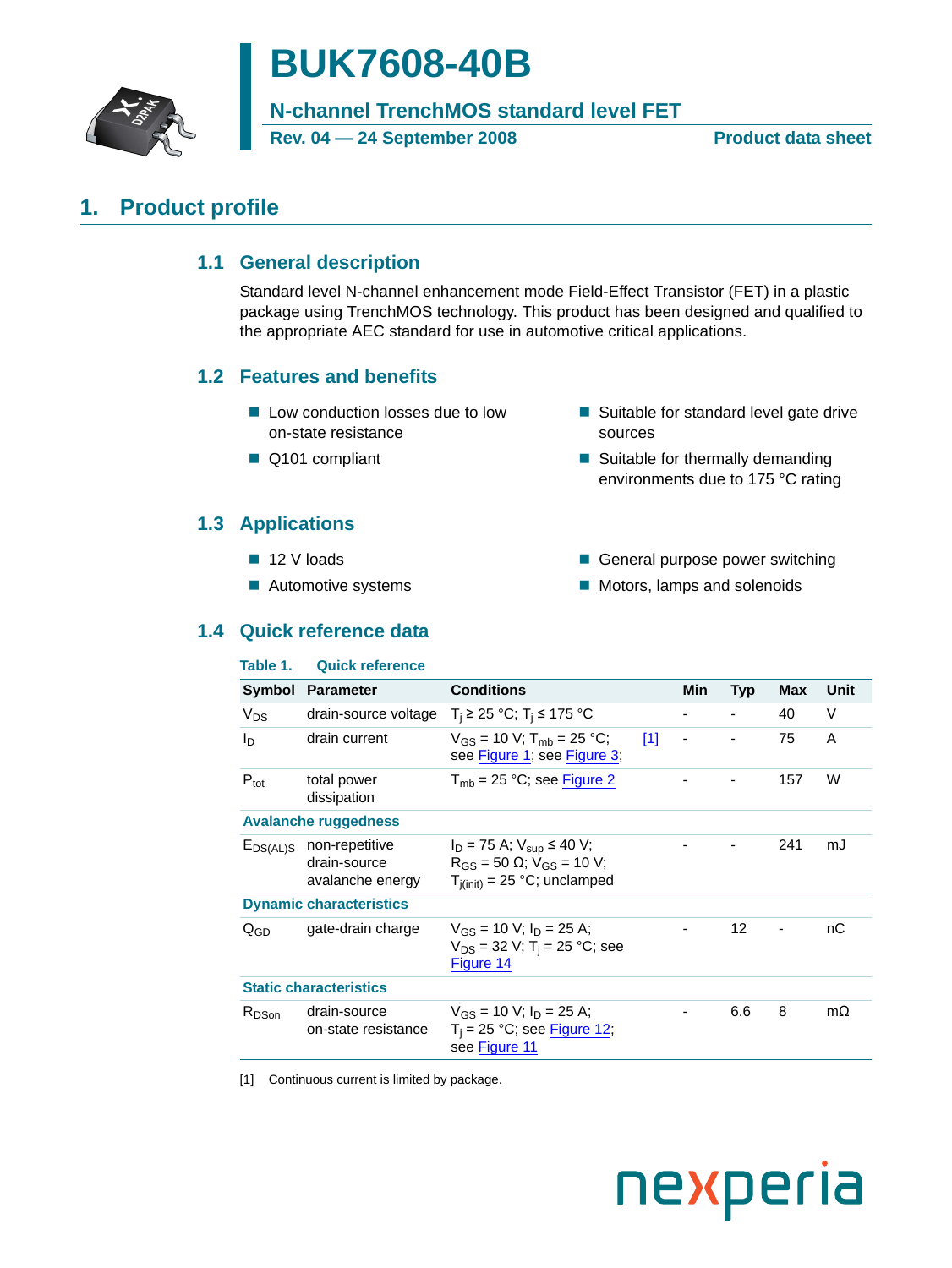# <span id="page-1-1"></span>**2. Pinning information**

| Table 2. |        | <b>Pinning information</b>           |       |                                                 |                       |
|----------|--------|--------------------------------------|-------|-------------------------------------------------|-----------------------|
| Pin      | Symbol | <b>Description</b>                   |       | <b>Simplified outline</b>                       | <b>Graphic symbol</b> |
| 1        | G      | gate                                 |       |                                                 |                       |
| 2        | D      | drain                                | $[1]$ | mb                                              |                       |
| 3        | S      | source                               |       |                                                 | G                     |
| mb       | D      | mounting base; connected to<br>drain |       | $\overline{c}$<br>3<br><b>SOT404</b><br>(D2PAK) | mbb076<br>`S          |

<span id="page-1-0"></span>[1] It is not possible to make a connection to pin 2.

# <span id="page-1-2"></span>**3. Ordering information**

### **Table 3. Ordering information**

| Type number | Package            |                                                                                     |                |  |  |
|-------------|--------------------|-------------------------------------------------------------------------------------|----------------|--|--|
|             | <b>Name</b>        | <b>Description</b>                                                                  | <b>Version</b> |  |  |
| BUK7608-40B | D <sub>2</sub> PAK | Plastic single-ended surface-mounted package (D2PAK); 3 leads (one<br>lead cropped) | SOT404         |  |  |

# <span id="page-1-3"></span>**4. Limiting values**

### **Table 4. Limiting values**

*In accordance with the Absolute Maximum Rating System (IEC 60134).*

| Symbol                  | <b>Parameter</b>        | <b>Conditions</b>                                                             |       | Min                      | <b>Max</b> | Unit        |
|-------------------------|-------------------------|-------------------------------------------------------------------------------|-------|--------------------------|------------|-------------|
| $V_{DS}$                | drain-source voltage    | $T_i$ ≥ 25 °C; T <sub>i</sub> ≤ 175 °C                                        |       |                          | 40         | $\vee$      |
| <b>V<sub>DGR</sub></b>  | drain-gate voltage      | $R_{GS}$ = 20 k $\Omega$                                                      |       |                          | 40         | $\vee$      |
| $V_{GS}$                | gate-source voltage     |                                                                               |       | $-20$                    | 20         | V           |
| $I_{\text{D}}$          | drain current           | $T_{mb}$ = 25 °C; $V_{GS}$ = 10 V; see Figure 1; see Figure<br>$\overline{3}$ | [1]   | $\overline{\phantom{0}}$ | 101        | A           |
|                         |                         | $T_{\rm mb}$ = 100 °C; $V_{\rm GS}$ = 10 V; see Figure 1;                     | $[1]$ | $\overline{\phantom{a}}$ | 71         | A           |
|                         |                         | $T_{mb}$ = 25 °C; $V_{GS}$ = 10 V; see Figure 1; see Figure<br>$\overline{3}$ | $[2]$ |                          | 75         | A           |
| <b>I<sub>DM</sub></b>   | peak drain current      | $T_{mb}$ = 25 °C; $t_p$ ≤ 10 µs; pulsed; see Figure 3                         |       |                          | 407        | A           |
| $P_{\text{tot}}$        | total power dissipation | $T_{mb}$ = 25 °C; see Figure 2                                                |       |                          | 157        | W           |
| $T_{\text{stg}}$        | storage temperature     |                                                                               |       | $-55$                    | 175        | °C          |
| $T_i$                   | junction temperature    |                                                                               |       | $-55$                    | 175        | $^{\circ}C$ |
| Source-drain diode      |                         |                                                                               |       |                          |            |             |
| $\mathsf{I}_\mathsf{S}$ | source current          | $T_{\rm mb}$ = 25 °C;                                                         | $[1]$ | $\overline{\phantom{a}}$ | 101        | A           |
|                         |                         | $T_{mb} = 25 °C$ ;                                                            | $[2]$ | $\overline{\phantom{a}}$ | 75         | A           |
| $I_{SM}$                | peak source current     | $t_{p} \le 10$ µs; pulsed; $T_{mb} = 25$ °C                                   |       |                          | 407        | A           |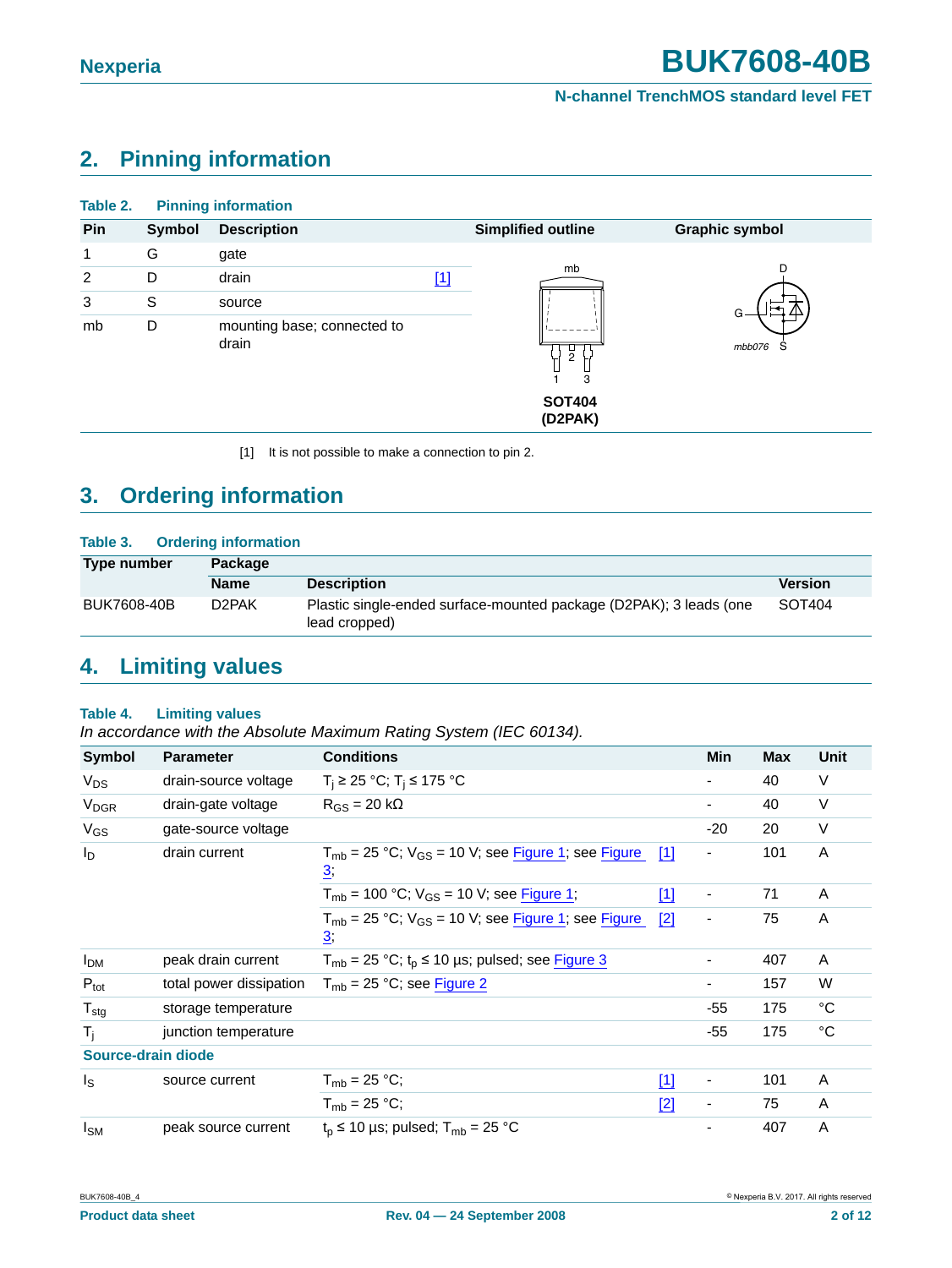### **Table 4. Limiting values** *…continued*

*In accordance with the Absolute Maximum Rating System (IEC 60134).*

| Symbol        | Parameter                   | <b>Conditions</b>                                                                                                                                           | Min                      | Max | Unit |
|---------------|-----------------------------|-------------------------------------------------------------------------------------------------------------------------------------------------------------|--------------------------|-----|------|
|               | <b>Avalanche ruggedness</b> |                                                                                                                                                             |                          |     |      |
| $E_{DS(AL)S}$ | non-repetitive<br>energy    | $I_D = 75$ A; $V_{\text{sup}} \le 40$ V; R <sub>GS</sub> = 50 $\Omega$ ; V <sub>GS</sub> = 10 V;<br>drain-source avalanche $T_{i(init)} = 25$ °C; unclamped | $\overline{\phantom{0}}$ | 241 | mJ   |
|               |                             |                                                                                                                                                             |                          |     |      |

<span id="page-2-3"></span>[1] Current is limited by power dissipation chip rating.

<span id="page-2-4"></span><span id="page-2-2"></span>[2] Continuous current is limited by package.

<span id="page-2-1"></span><span id="page-2-0"></span>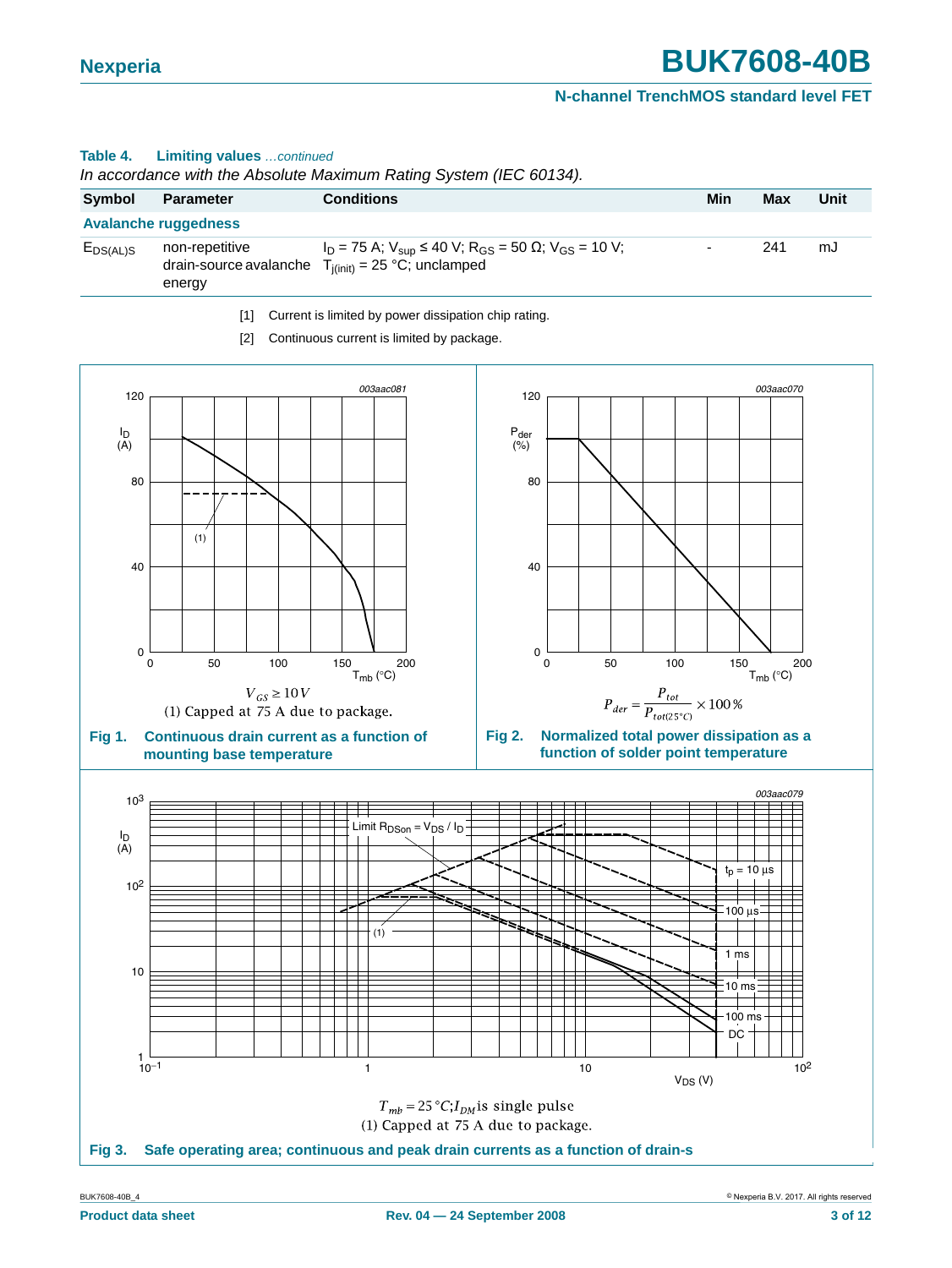# <span id="page-3-1"></span>**5. Thermal characteristics**

| Table 5.       | <b>Thermal characteristics</b>                                       |                                                          |     |                          |                          |      |
|----------------|----------------------------------------------------------------------|----------------------------------------------------------|-----|--------------------------|--------------------------|------|
| <b>Symbol</b>  | <b>Parameter</b>                                                     | <b>Conditions</b>                                        | Min | Tvp                      | Max                      | Unit |
| $R_{th(j-a)}$  | thermal resistance from<br>junction to ambient                       | mounted on a printed-circuit board;<br>minimum footprint |     | 50                       | $\overline{\phantom{a}}$ | K/W  |
| $R_{th(i-mb)}$ | thermal resistance from see Figure 4<br>junction to mounting<br>base |                                                          | ۰   | $\overline{\phantom{a}}$ | 0.95                     | K/W  |

<span id="page-3-0"></span>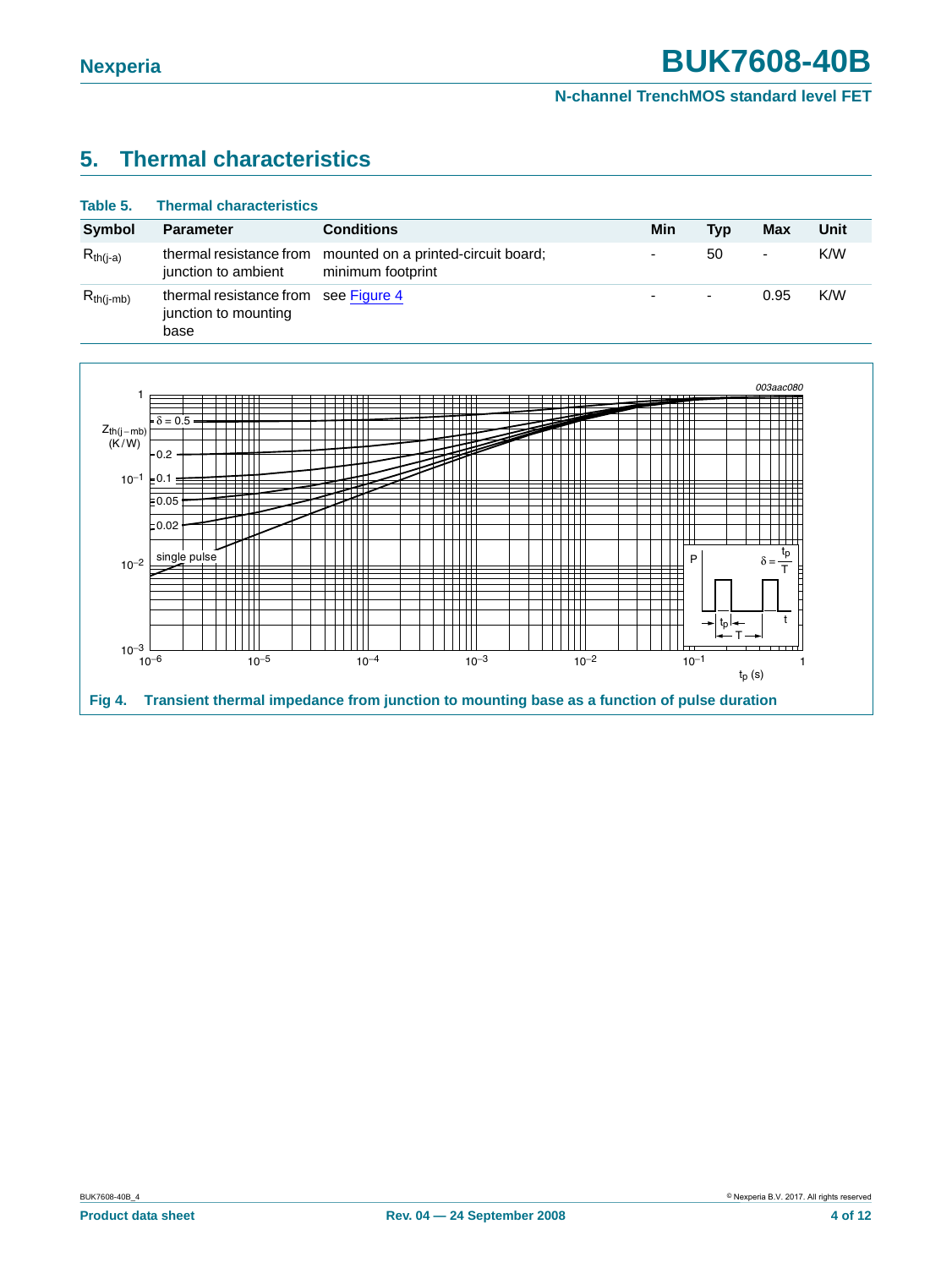# <span id="page-4-0"></span>**6. Characteristics**

| Table 6.                                                 | <b>Characteristics</b>           |                                                                                           |                              |                          |                              |             |
|----------------------------------------------------------|----------------------------------|-------------------------------------------------------------------------------------------|------------------------------|--------------------------|------------------------------|-------------|
| <b>Symbol</b>                                            | <b>Parameter</b>                 | <b>Conditions</b>                                                                         | Min                          | <b>Typ</b>               | <b>Max</b>                   | <b>Unit</b> |
|                                                          | <b>Static characteristics</b>    |                                                                                           |                              |                          |                              |             |
| $V_{(BR)DSS}$                                            | drain-source                     | $I_D = 0.25$ mA; $V_{GS} = 0$ V; T <sub>i</sub> = 25 °C                                   | 40                           | $\overline{\phantom{0}}$ | ÷                            | V           |
|                                                          | breakdown voltage                | $I_D = 0.25$ mA; $V_{GS} = 0$ V; T <sub>i</sub> = -55 °C                                  | 36                           | $\frac{1}{2}$            | $\overline{\phantom{m}}$     | V           |
| $V_{GS(th)}$                                             | gate-source threshold<br>voltage | $I_D = 1$ mA; $V_{DS} = V_{GS}$ ; T <sub>i</sub> = 25 °C; see<br>Figure 9; see Figure 10  | $\overline{2}$               | 3                        | 4                            | $\vee$      |
|                                                          |                                  | $I_D = 1$ mA; $V_{DS} = V_{GS}$ ; T <sub>i</sub> = -55 °C; see<br>Figure 9; see Figure 10 | $\frac{1}{2}$                |                          | 4.4                          | $\vee$      |
|                                                          |                                  | $I_D = 1$ mA; $V_{DS} = V_{GS}$ ; T <sub>i</sub> = 175 °C; see<br>Figure 9, see Figure 10 | 1                            | $\overline{\phantom{a}}$ | $\blacksquare$               | $\vee$      |
| $I_{DSS}$                                                | drain leakage current            | $V_{DS}$ = 40 V; $V_{GS}$ = 0 V; T <sub>i</sub> = 25 °C                                   | $\overline{\phantom{a}}$     | 0.02                     | 1                            | μA          |
|                                                          |                                  | $V_{DS}$ = 40 V; V <sub>GS</sub> = 0 V; T <sub>i</sub> = 175 °C                           | $\qquad \qquad \blacksquare$ | $\blacksquare$           | 500                          | μA          |
| I <sub>GSS</sub>                                         | gate leakage current             | $V_{DS} = 0$ V; $V_{GS} = 20$ V; T <sub>i</sub> = 25 °C                                   |                              | $\overline{2}$           | 100                          | nA          |
|                                                          |                                  | $V_{DS} = 0$ V; $V_{GS} = -20$ V; T <sub>i</sub> = 25 °C                                  | $\overline{\phantom{0}}$     | 2                        | 100                          | nA          |
| R <sub>DSon</sub><br>drain-source on-state<br>resistance |                                  | $V_{GS}$ = 10 V; $I_D$ = 25 A; T <sub>i</sub> = 175 °C; see<br>Figure 11; see Figure 12   | -                            |                          | 15.2                         | $m\Omega$   |
|                                                          |                                  | $V_{GS}$ = 10 V; $I_D$ = 25 A; T <sub>i</sub> = 25 °C; see<br>Figure 12; see Figure 11    | $\qquad \qquad \blacksquare$ | 6.6                      | 8                            | $m\Omega$   |
|                                                          | <b>Dynamic characteristics</b>   |                                                                                           |                              |                          |                              |             |
| $Q_{G(tot)}$                                             | total gate charge                | $I_D = 25$ A; $V_{DS} = 32$ V; $V_{GS} = 10$ V;                                           | -                            | 36                       | $\overline{\phantom{0}}$     | nС          |
| $Q_{GS}$                                                 | gate-source charge               | $T_i = 25$ °C; see Figure 14                                                              |                              | 9                        | $\blacksquare$               | nC          |
| $Q_{GD}$                                                 | gate-drain charge                |                                                                                           | -                            | 12                       | $\overline{\phantom{0}}$     | пC          |
| $C_{iss}$                                                | input capacitance                | $V_{GS} = 0$ V; $V_{DS} = 25$ V; f = 1 MHz;                                               | $\qquad \qquad \blacksquare$ | 2017                     | 2689                         | pF          |
| C <sub>oss</sub>                                         | output capacitance               | $T_i$ = 25 °C; see Figure 15                                                              | $\overline{\phantom{0}}$     | 486                      | 583                          | pF          |
| C <sub>rss</sub>                                         | reverse transfer<br>capacitance  |                                                                                           | $\overline{\phantom{0}}$     | 213                      | 291                          | pF          |
| $t_{d(on)}$                                              | turn-on delay time               | $V_{DS}$ = 30 V; R <sub>L</sub> = 1.2 $\Omega$ ; V <sub>GS</sub> = 10 V;                  | $\overline{\phantom{0}}$     | 20                       | $\overline{\phantom{0}}$     | ns          |
| $\mathfrak{t}_{\rm r}$                                   | rise time                        | $R_{G(ext)} = 10$ Ω; T <sub>i</sub> = 25 °C                                               | $\qquad \qquad \blacksquare$ | 51                       | $\qquad \qquad \blacksquare$ | ns          |
| $t_{d(off)}$                                             | turn-off delay time              |                                                                                           |                              | 20                       | ٠                            | ns          |
| $t_{\mathsf{f}}$                                         | fall time                        |                                                                                           |                              | 33                       | $\overline{\phantom{0}}$     | ns          |
| $\mathsf{L}_\mathsf{D}$                                  | internal drain<br>inductance     | from drain lead 6 mm from package to<br>center of die; $T_i = 25$ °C                      |                              | 4.5                      | ÷                            | nH          |
|                                                          |                                  | from upper edge of drain mounting base to<br>centre of die; $T_i = 25 °C$                 |                              | 2.5                      |                              | nH          |
| L <sub>S</sub>                                           | internal source<br>inductance    | from source lead 6 mm from package to<br>source bond pad; $T_i = 25$ °C                   | -                            | 7.5                      | ٠                            | nH          |
|                                                          | Source-drain diode               |                                                                                           |                              |                          |                              |             |
| $V_{SD}$                                                 | source-drain voltage             | $I_S = 25$ A; $V_{GS} = 0$ V; T <sub>i</sub> = 25 °C; see<br>Figure 13                    |                              | 0.85                     | 1.2                          | V           |
| $t_{rr}$                                                 | reverse recovery time            | $I_S = 20$ A; dl <sub>S</sub> /dt = -100 A/µs; V <sub>GS</sub> = -10 V;                   |                              | 53                       |                              | ns          |
| $Q_{r}$                                                  | recovered charge                 | $V_{DS}$ = 20 V; T <sub>i</sub> = 25 °C                                                   | ٠                            | 44                       |                              | nC          |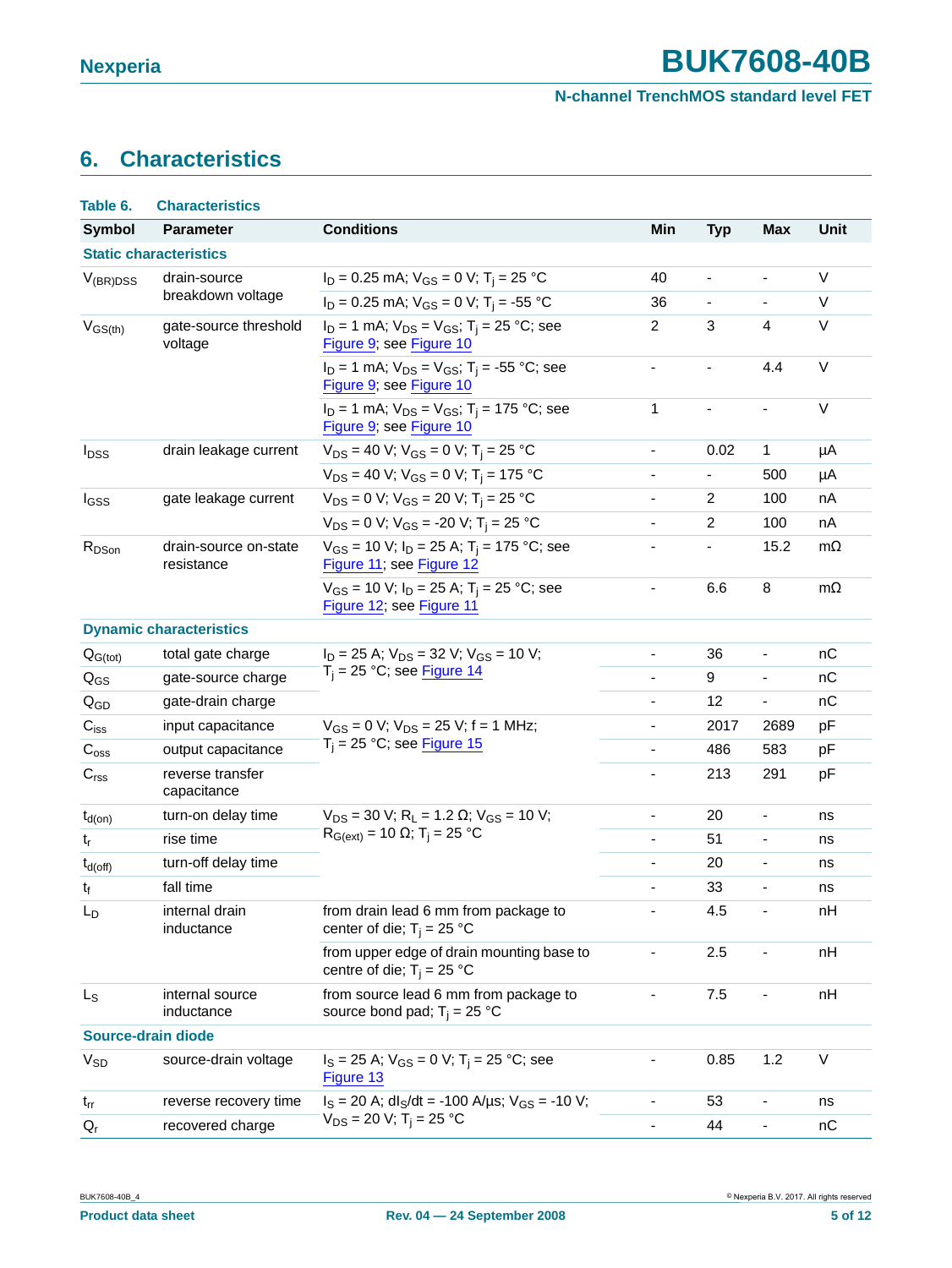### **N-channel TrenchMOS standard level FET**

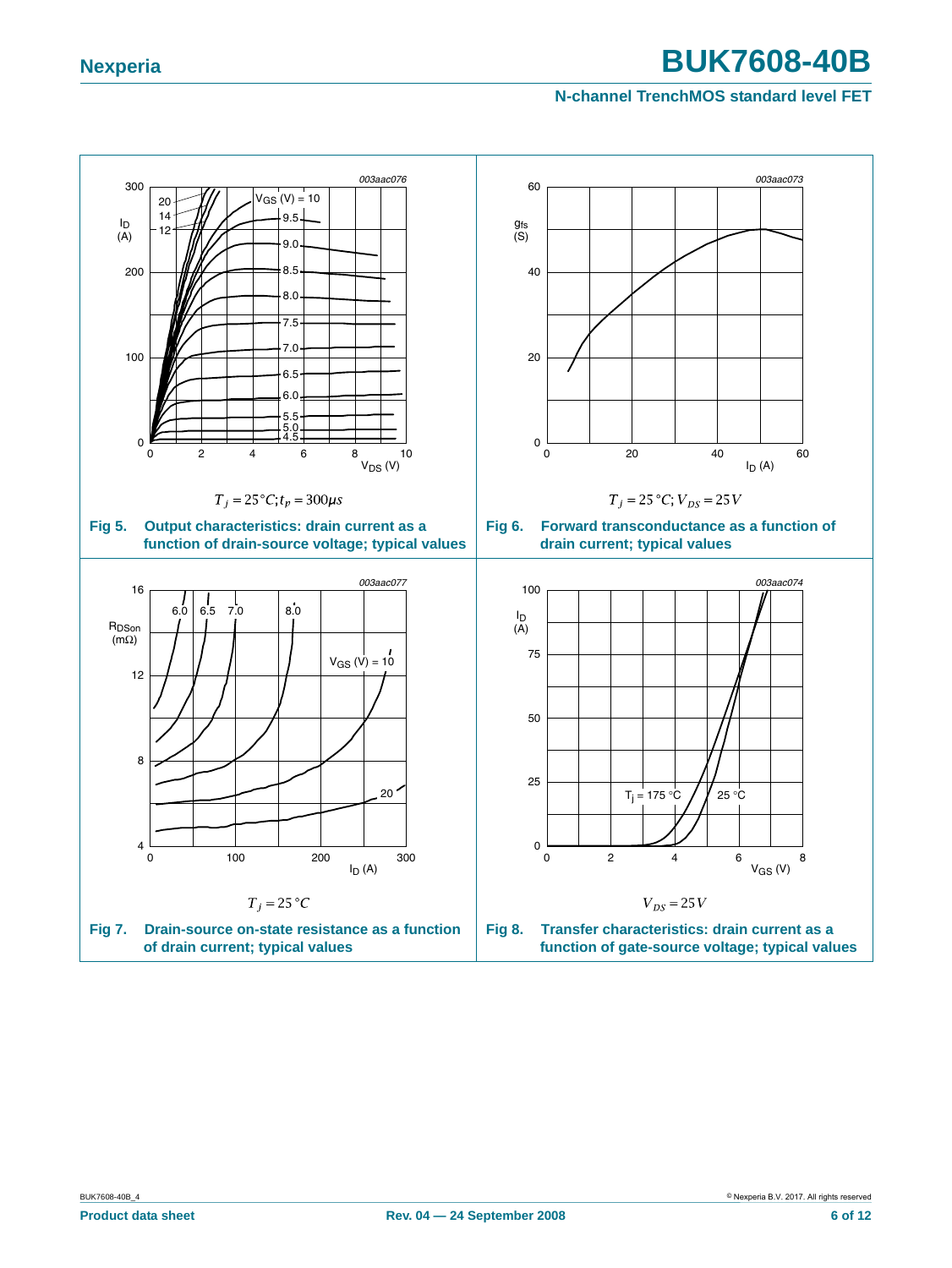### <span id="page-6-3"></span><span id="page-6-0"></span>**N-channel TrenchMOS standard level FET**

<span id="page-6-2"></span><span id="page-6-1"></span>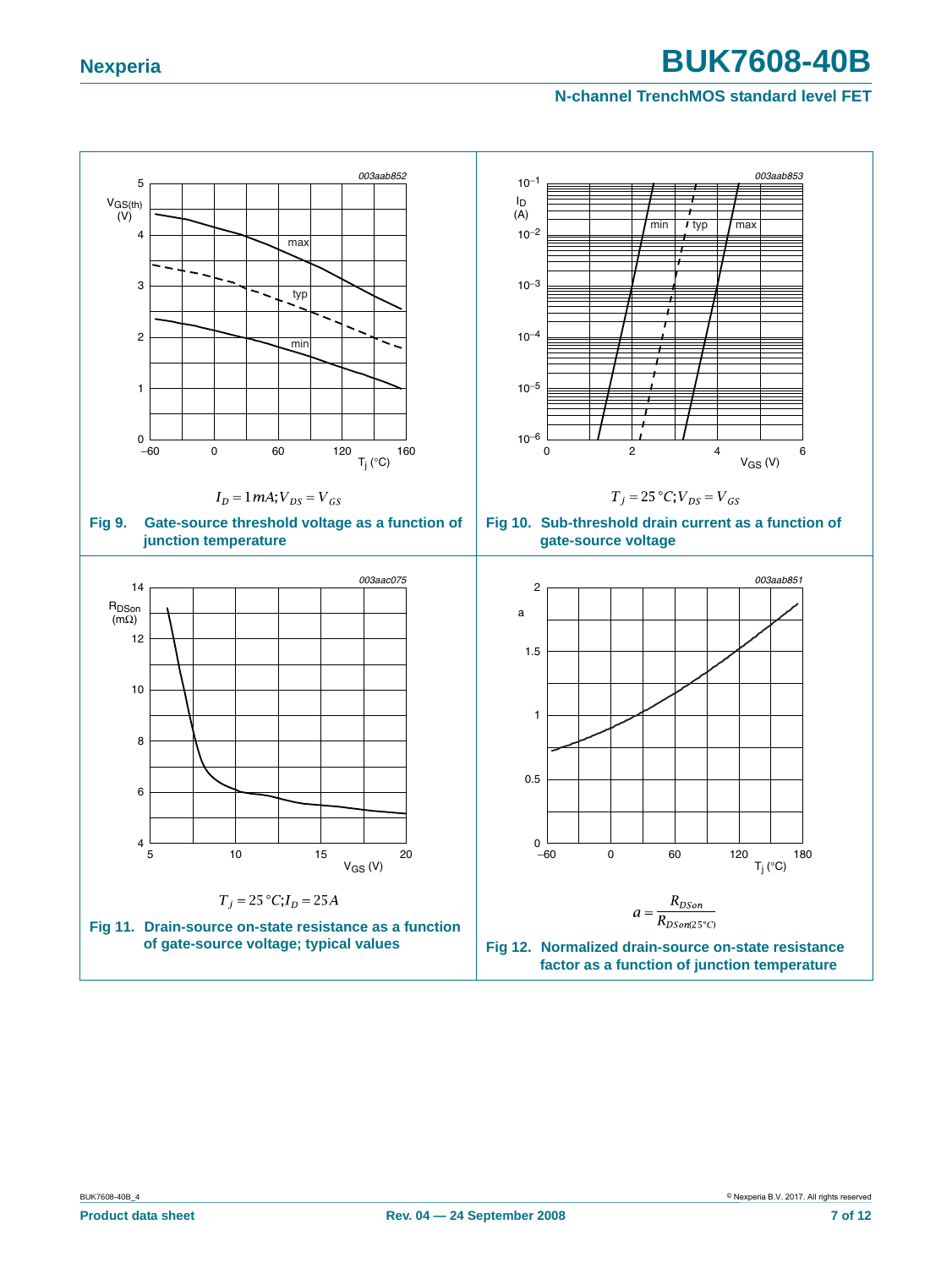### <span id="page-7-0"></span>**N-channel TrenchMOS standard level FET**

<span id="page-7-2"></span><span id="page-7-1"></span>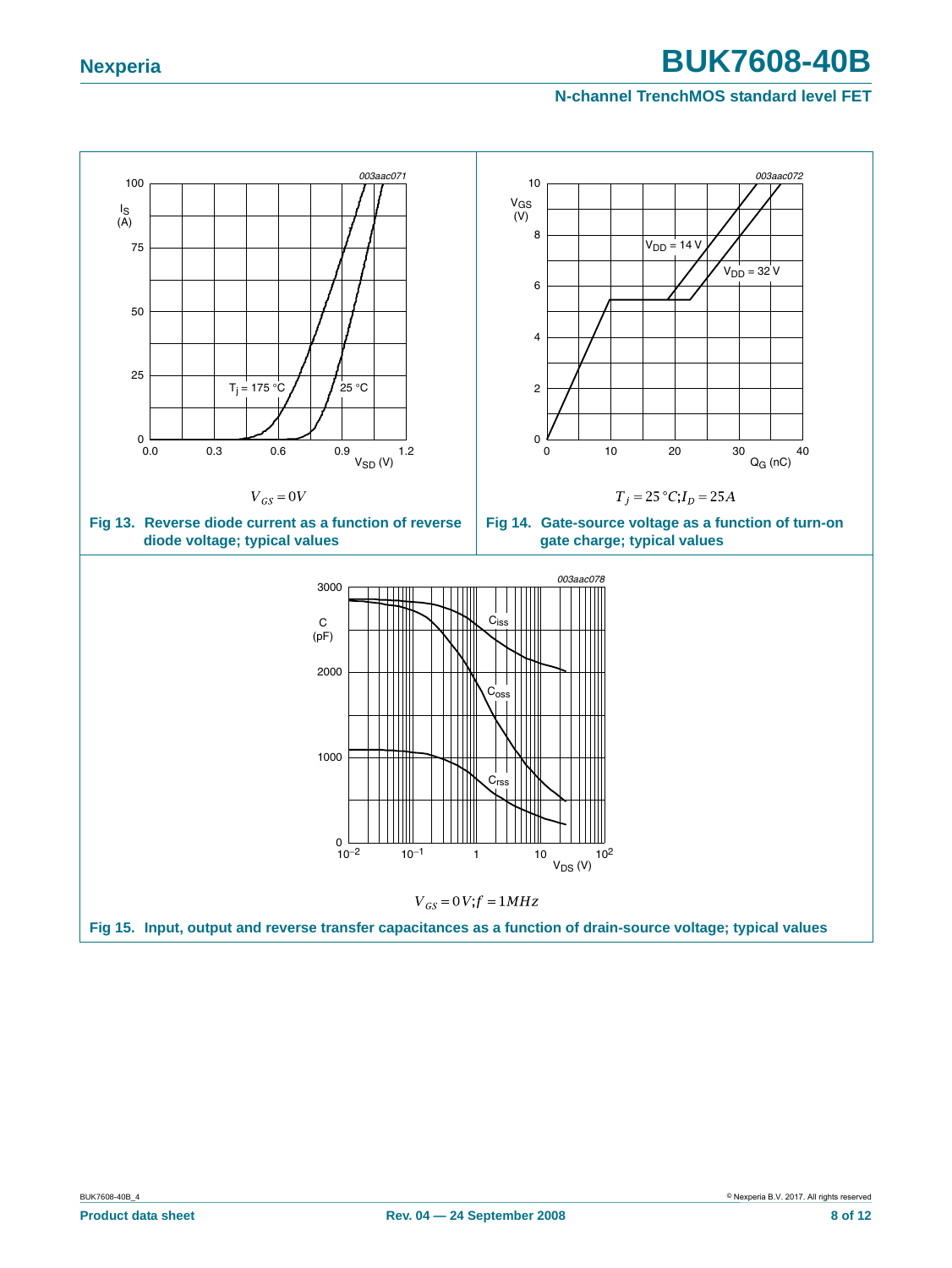### **N-channel TrenchMOS standard level FET**

# <span id="page-8-0"></span>**7. Package outline**



### **Fig 16. Package outline SOT404 (D2PAK)**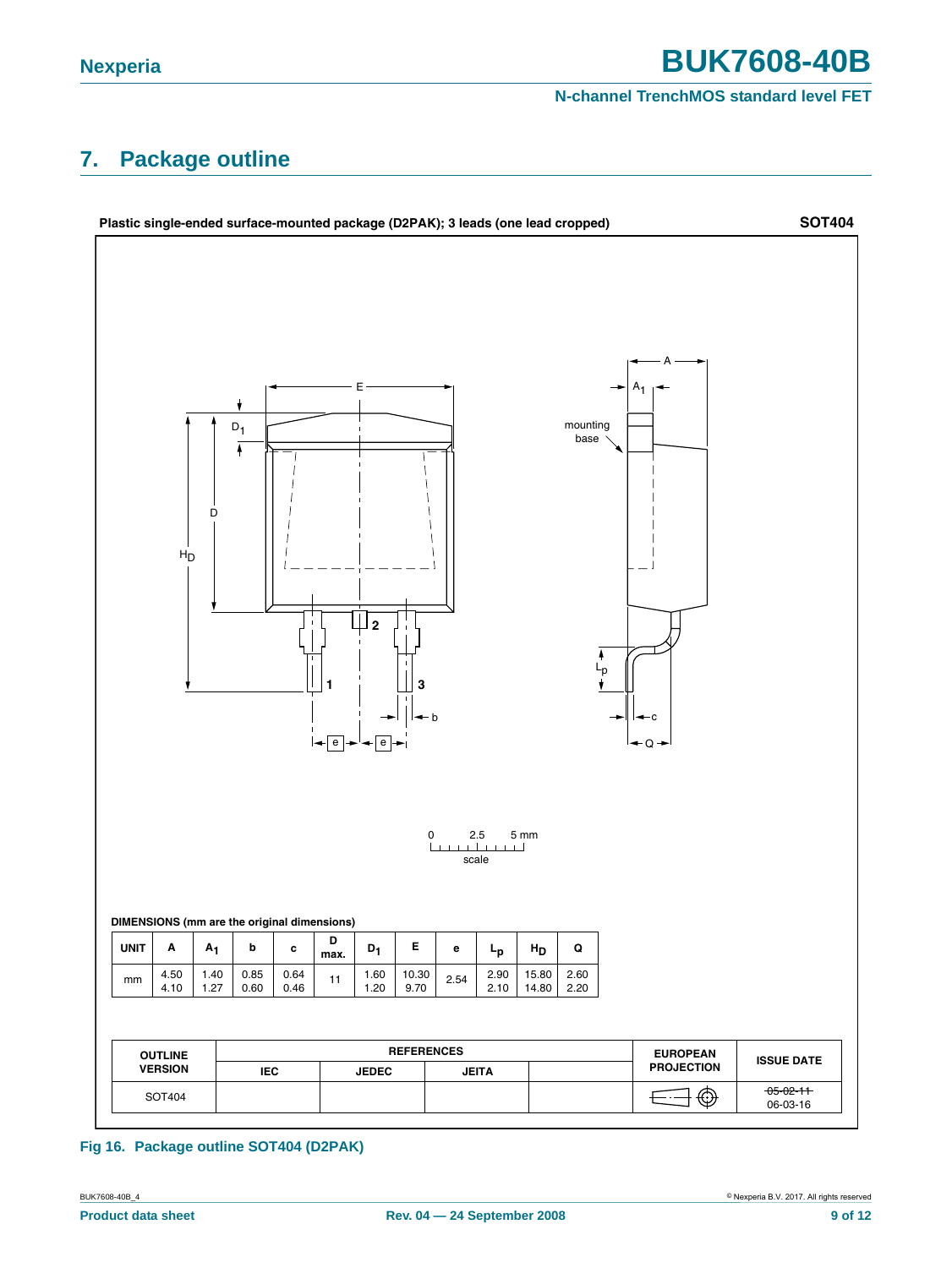# <span id="page-9-0"></span>**8. Revision history**

### **Table 7. Revision history**

| Document ID       | Release date | Data sheet status                                                    | <b>Change notice</b>     | <b>Supersedes</b>        |
|-------------------|--------------|----------------------------------------------------------------------|--------------------------|--------------------------|
| BUK7608-40B_4     | 20080924     | Product data sheet                                                   | $\overline{\phantom{a}}$ | BUK75 7608-40B 3         |
| Modifications:    |              | • Type number BUK7608-40B separated from data sheet BUK75_7608-40B_3 |                          |                          |
| BUK75_7608-40B_3  | 20071128     | Product data sheet                                                   | $\overline{\phantom{0}}$ | BUK75 7608-40B 2         |
| BUK75 7608-40B 2  | 20071116     | Product data sheet                                                   | $\overline{\phantom{0}}$ | BUK75 7608 40B-01        |
| BUK75 7608 40B-01 | 20030319     | Product data sheet                                                   | $\overline{\phantom{0}}$ | $\overline{\phantom{0}}$ |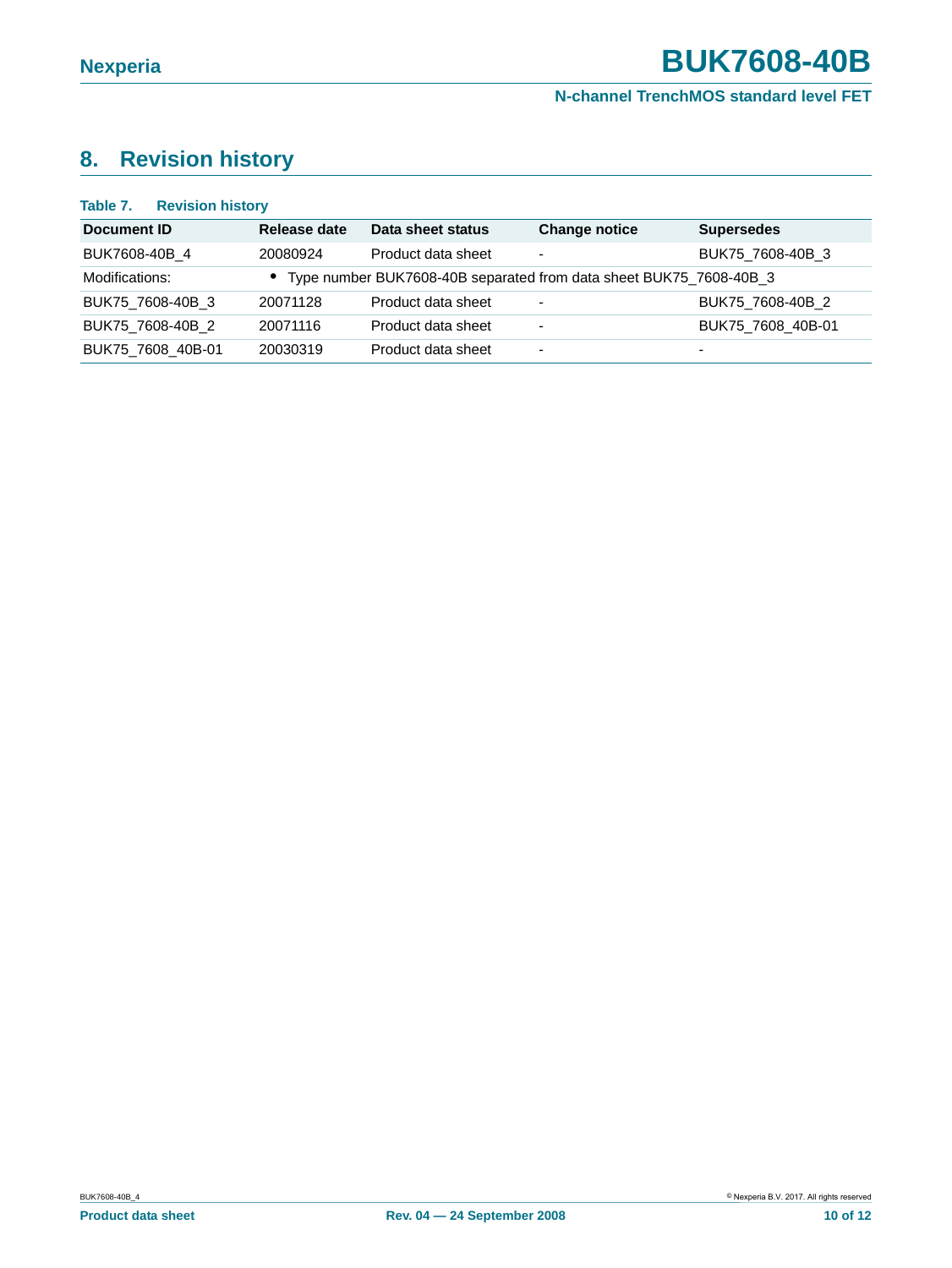# <span id="page-10-3"></span>**9. Legal information**

# <span id="page-10-4"></span>**9.1 Data sheet status**

| Document status [1][2]         | Product status <sup>[3]</sup> | <b>Definition</b>                                                                     |
|--------------------------------|-------------------------------|---------------------------------------------------------------------------------------|
| Objective [short] data sheet   | Development                   | This document contains data from the objective specification for product development. |
| Preliminary [short] data sheet | Qualification                 | This document contains data from the preliminary specification.                       |
| Product [short] data sheet     | Production                    | This document contains the product specification.                                     |

<span id="page-10-0"></span>[1] Please consult the most recently issued document before initiating or completing a design.

<span id="page-10-1"></span>[2] The term 'short data sheet' is explained in section "Definitions".

<span id="page-10-2"></span>[3] The product status of device(s) described in this document may have changed since this document was published and may differ in case of multiple devices. The latest product status information is available on the Internet at URL http://www.nexperia.com

# <span id="page-10-5"></span>**9.2 Definitions**

**Draft** — The document is a draft version only. The content is still under internal review and subject to formal approval, which may result in modifications or additions. Nexperia does not give any representations or warranties as to the accuracy or completeness of information included herein and shall have no liability for the consequences of use of such information.

**Short data sheet** — A short data sheet is an extract from a full data sheet with the same product type number(s) and title. A short data sheet is intended for quick reference only and should not be relied upon to contain detailed and full information. For detailed and full information see the relevant full data sheet, which is available on request via the local Nexperia sales office. In case of any inconsistency or conflict with the short data sheet, the full data sheet shall prevail.

# <span id="page-10-6"></span>**9.3 Disclaimers**

**General** — Information in this document is believed to be accurate and reliable. However, Nexperia does not give any representations or warranties, expressed or implied, as to the accuracy or completeness of such information and shall have no liability for the consequences of use of such information.

**Right to make changes** — Nexperia reserves the right to make changes to information published in this document, including without limitation specifications and product descriptions, at any time and without notice. This document supersedes and replaces all information supplied prior to the publication hereof.

**Suitability for use** — Nexperia products are not designed, authorized or warranted to be suitable for use in medical, military, aircraft, space or life support equipment, nor in applications where failure or malfunction of a Nexperia product can reasonably be expected to result in personal injury, death or severe property or environmental damage. Nexperia accepts no liability for inclusion and/or use of Nexperia products in such equipment or applications and therefore such inclusion and/or use is at the customer's own risk.

# <span id="page-10-8"></span>**10. Contact information**

For more information, please visit: http://www.nexperia.com

For sales office addresses, please send an email to: salesaddresses@nexperia.com

**Applications** — Applications that are described herein for any of these products are for illustrative purposes only. Nexperia makes no representation or warranty that such applications will be suitable for the specified use without further testing or modification.

**Quick reference data** — The Quick reference data is an extract of the product data given in the Limiting values and Characteristics sections of this document, and as such is not complete, exhaustive or legally binding.

**Limiting values** — Stress above one or more limiting values (as defined in the Absolute Maximum Ratings System of IEC 60134) may cause permanent damage to the device. Limiting values are stress ratings only and operation of the device at these or any other conditions above those given in the Characteristics sections of this document is not implied. Exposure to limiting values for extended periods may affect device reliability.

Terms and conditions of sale - Nexperia products are sold subject to the general terms and conditions of commercial sale, as published at http://www.nexperia.com/profile/terms, including those pertaining to warranty, intellectual property rights infringement and limitation of liability, unless explicitly otherwise agreed to in writing by Nexperia. In case of any inconsistency or conflict between information in this document and such terms and conditions, the latter will prevail.

**No offer to sell or license** — Nothing in this document may be interpreted or construed as an offer to sell products that is open for acceptance or the grant, conveyance or implication of any license under any copyrights, patents or other industrial or intellectual property rights.

# <span id="page-10-7"></span>**9.4 Trademarks**

Notice: All referenced brands, product names, service names and trademarks are the property of their respective owners.